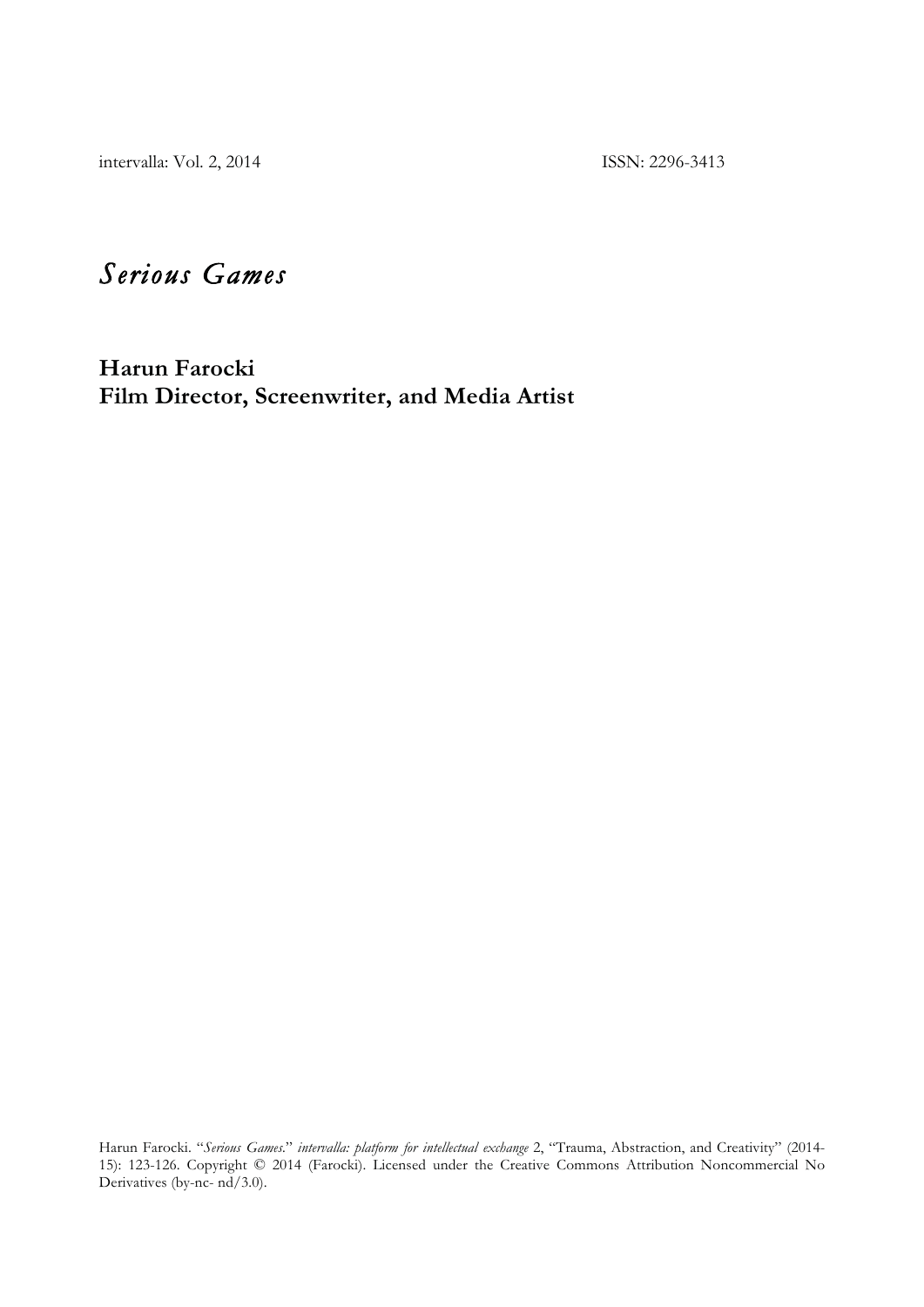## Farocki Farocki

*Serious Games I: Watson is Down*  Photo: "Serious Games 1, Watson is Down" © Harun Farocki 2010 Image Courtesy www.farocki-film.de



In the autumn of 2009, we filmed a drill at the Marine Corps Base 29 Palms in California. Four Marines sitting in a class represented the crew of a tank. They had laptops in front of them on which they steered their own vehicle and watched others in the unit being driven through a Computer-Animation-Landscape. The simulated Afghan is based on geographical data out of Afghanistan. A street in the computer landscape runs exactly as it would in the real Afghanistan; the same holds for every tree, the vegetation on the ground or the mountain ranges. The instructor places explosive devices and sets insurgents out in the area. A sniper shot the tank gunner, which we documented with the camera. When the tank drives over the fallow, it kicks up a dust tail. The more vegetation there is, the less dust. On the asphalt street, no dust. Even with all this attention to detail, death in the computer game is still something different than the real one. Harun Farocki

#### *Serious Games II: Three Dead*

Photo: "Serious Games 2, Three Dead" © Harun Farocki 2010 Image Courtesy www.farocki-film.de

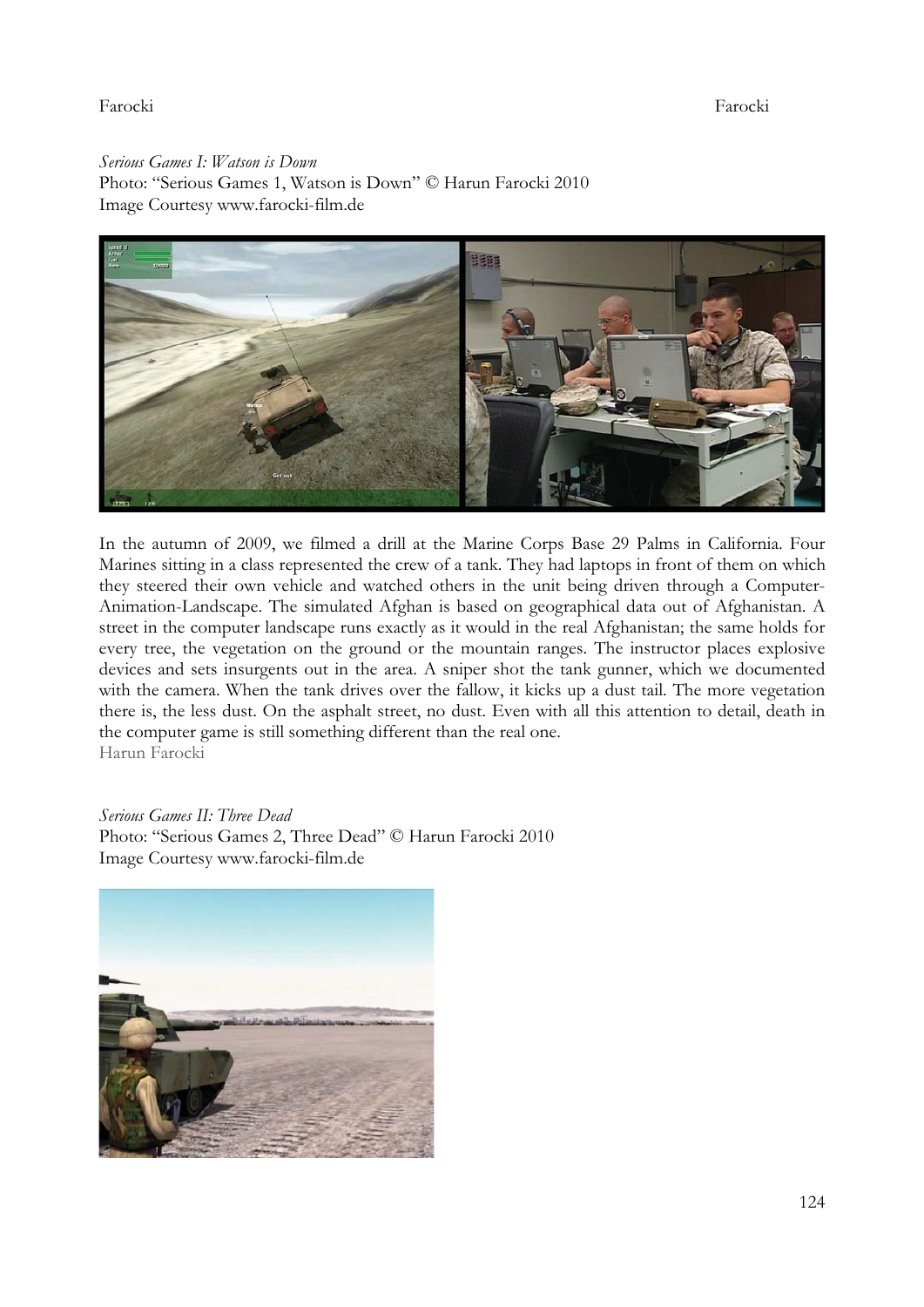# Farocki Farocki

Again, in *29 Palms*, we embarked on an exercise with around 300 extras who represented both the Afghan and Iraqi population. A few dozen Marines were on guard and went out on patrol. The town where the maneuver was carried out was on a slight rising in the desert and its buildings were made from containers. It looked as though we had modeled reality on a computer animation. Harun Farocki

(Translation by Judith Hayward)

*Serious Games III: Immersion*  Photo: "Serious Games 3, Immersion" © Harun Farocki 2010 Image Courtesy www.farocki-film.de



This installation puts the viewer squarely in the midst of current affairs, the war in Iraq. Eighteen years after the first Gulf War (1990/91), computer-generated game technology is not only employed on the battlefield, but also used for recruiting, training, and therapy for battle-scarred soldiers. It is the beginning, the middle, and the end of the violence of war. Never has war been so transparent, so tangible, so efficient or so virtual. Filming for *Immersion* took place at Fort Louis, near Seattle, during a demonstration for therapists treating Post Traumatic Stress Disorder (PTSD) sufferers. The event was organized by the designers of the technology now being used in Virtual Reality Exposure Therapy (VRET). The therapy consists of subjecting traumatized soldiers to the conditions of war once again, in a virtual reality. It is a kind of going back to the beginning – not only literally to the beginning of the military experience, starting with the recruiting game, but also back to the beginnings of a technology that was initially developed by the military, was subsequently taken over by game designers, and is now being sold back to the same military apparatus from which it originated. What we step into is an economic game, at the stage where the therapists seek a niche for themselves in a growing market. At the same time, Immersion is also a return to the role-play with which, for Farocki, it had all begun – the role play that has never been absent from his work. Pieter van Bogaert, How to Live in a Game. *Harun Farocki's War Games*, in *Metropolis M*,

http://www.metropolism.com/magazine/2009-no5/harun-farocki-s-war-games/.